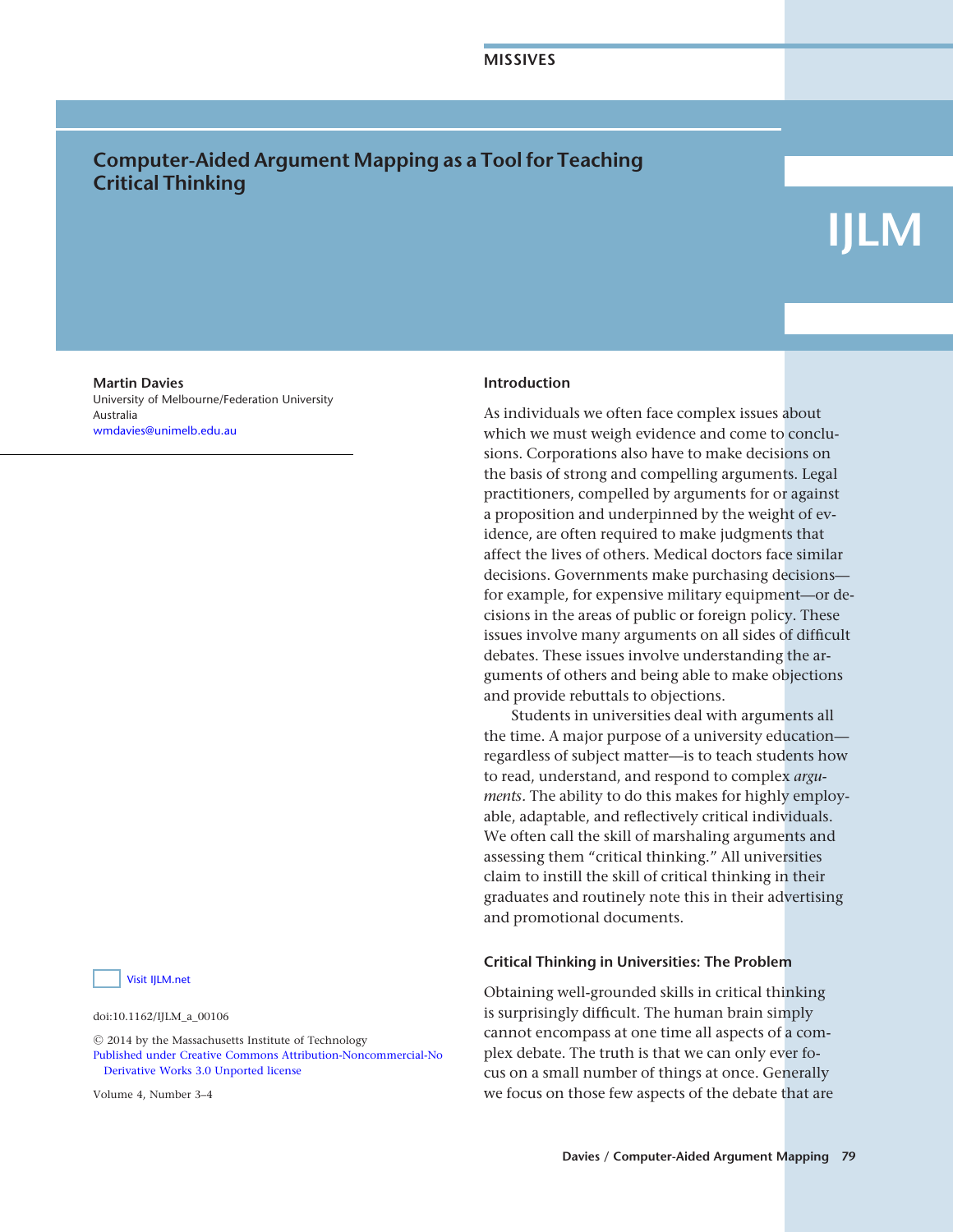particularly salient to us—usually because they support our prior opinion—and neglect the rest. Research has confirmed what teachers and lecturers already recognize: most people have seriously inadequate critical thinking skills. In an extensive study of students and the general public, Kuhn (1991) found that people formed opinions readily and held to them strongly but that the majority could not provide any genuine evidence or arguments for these beliefs. Further, they did not realize this was a problem. Students are expected to develop critical thinking skills during their years of undergraduate education. However, one review concluded that in attending four years of American university the average student's gain in critical thinking abilities is only somewhere between 0.5 and 0.65 standard deviations (SD) (Hitchcock 2003), or about 0.08 SD per semester on average—and some evidence suggests that much of this is due simply to maturation.

Research on the effectiveness of critical thinking courses is perhaps even more worrying. McMillan (1987), Halpern (2002), and van Gelder, Bissett, and Cumming (2004) have all found evidence that conventional critical thinking instruction does not result in gains beyond those due to maturation and university education. In 2000, a leading theorist of critical thinking wrote, "I wish I could say that I had a method or technique that has proved successful. But I do not, and from what I can see, especially by looking at the abundance of textbooks on critical thinking, I don't think anyone else has solved this problem either" (Walton 2000, p. 36).

Despite the claims by universities in their promotional documents, many students leave schools and universities "unable to understand, evaluate, or write arguments" (A. Larson, Britt, and Kurby 2009, p. 340). One study, involving 57 native-English-speaking students, found that, without a tutorial on the generic skills of argumentation, college students "frequently failed to distinguish acceptable arguments from structurally flawed arguments" (A. Larson, Britt, and Kurby 2009, p. 358). Another study, involving 76 native-English-speaking tertiary students, found that students are "not skilled at identifying key elements of an argumentative text" and "were not proficient comprehenders of natural, written arguments" (M. Larson, Britt, and Larson 2004, pp. 205, 220). Only 30 percent of all participants could identify and distinguish between *claims* (assertions) and *reasons* in a text. Most selected reasons that could not support the claims being made and mistakenly identified counterclaims as main claims.

In a major recent study, Arum and Roksa found,

With a large sample of more than 2,300 students, we observe no statistically significant gains in critical thinking, complex reasoning, and writing skills for at least 45 percent of the students in our study. An astounding proportion of students are progressing through higher education today without measurable gains in general skills as assessed by the CLA [Collegiate Learning Assessment]. While they may be acquiring subject-specific knowledge or greater self-awareness on their journeys through college, many students are not improving their skills in critical thinking, complex reasoning, and writing. (Arum and Roksa 2011, p. 36)

At the same time, critical thinking skills are being seen as increasingly important for employment. Noting recent survey data from CareerBuilder and O\*Net—the U.S. clearinghouse of occupational information—*Forbes* identified critical thinking as foremost in a list of top-ten skills that help people get hired (Casserly 2012). Among employers and employer groups is a growing recognition that what is needed in graduates is not so much technical knowledge but applied and transformative skills, especially skills in critical thinking (Gannet 2012). Moreover, these skills are also said to be important within companies themselves as drivers of employee comprehension and decisionmaking (Bednarz 2012). The demonstrated need in the U.S. workforce for critical thinking skills among graduates was made clear in a recent large-scale survey of 400 U.S. employers. The survey data were published in a major report by a consortium of U.S. organizations in 2006 (Casner-Lotto and Benner 2006). The skill employers ranked highest was "critical thinking," surpassing "innovation" and "application of information technology," and 92.1 percent of the surveyed employers regarded graduates from four-year colleges as being "deficient" in critical thinking.

Paradoxically, while critical thinking skills are increasingly in demand in the workplace, some evidence suggests these skills are not being adequately taught to students in the academy.

Part of the reason why critical thinking is hard to teach is because arguments are usually expressed in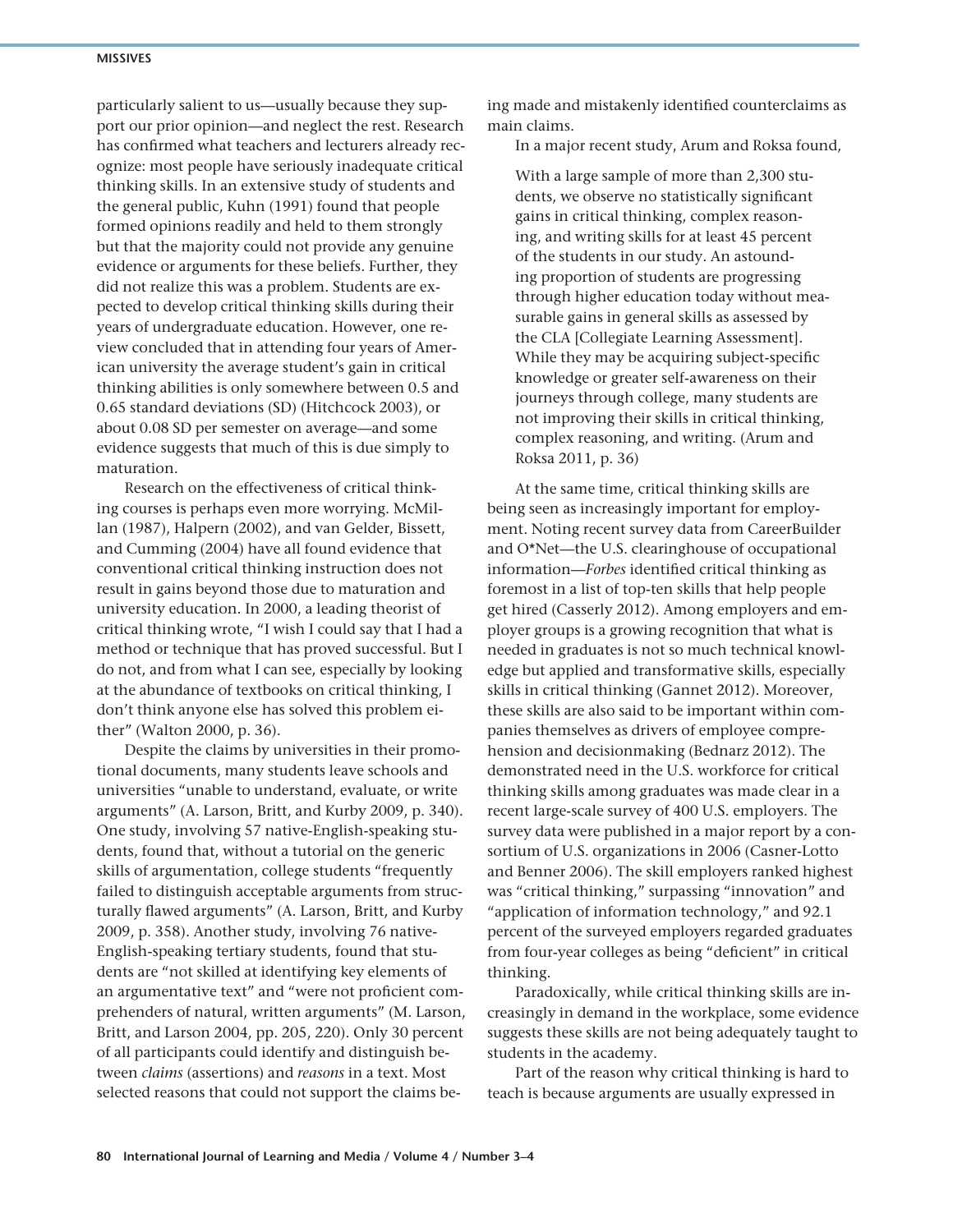

**Fig. 1** Argument map of Australians' attitude to government policy.

prose. Prose is, by its very nature, open-textured and sometimes vague. The following argument is fairly clearly expressed (compared to complex, conceptually difficult arguments in the disciplines), but to distinguish its premises and conclusion still takes effort. This is partly because of the surrounding text that masks the argument and partly because of the lexical density of the prose itself.

*It is fairly clear that Australians are not—as some might suggest they are—opposed to government policy, for if they were they would be more critical of the government than they are at present. However, there is no evidence of this; there is no evidence that ordinary Australians are protesting against their elected representatives. The case of the Vietnam War was, of course, different. Then there were mass protests, demonstrations and marching in the streets which indicated a clear opposition to government policy.*

Compare this to the representation of the same argument in figure 1.

For anyone familiar with the basic conventions, this graphical representation is far easier to interpret correctly.

Academic discourse compounds the problem of lexical density and the difficulty of ascertaining (from the surrounding verbiage) an author's contention and the reasons leading to it. Take the following authentic example:

*The move from a structuralist account in which capital is understood to structure social relations in relatively homologous ways to a view of hegemony in which power relations are subject to repetition, convergence, and rearticulation brought the question of temporality into the thinking of structure, and marked a shift from a form of Althusserian theory that takes structural totalities as theoretical objects to one in which the insights into the contingent possibility of structure inaugurate a renewed conception of hegemony as bound up with the contingent sites and strategies of the rearticulation of power*. 1

Even if this example had a clear argument (that it does is not obvious), it would be exceedingly difficult to "map" as reasons leading to a contention. In reading discipline-specific texts such as this, we assume students will, nonetheless, process complex arguments in prose without being taught to do so, and we assume they will "pick up" critical thinking skills somehow by "osmosis." As the evidence shows, this is clearly not happening. And perhaps this should not be surprising. Critical thinking is *hard*, even in the case of simple, short, clearly expressed arguments. With difficult texts and long, complex passages of prose it is virtually impossible. So what can be done?

#### **Computer-Aided Argument Mapping**

Argument maps are visual tools that help in understanding, assessing, and evaluating arguments. They differ from "mind maps" and "concept maps" in the level of detail and the degree of precision. Mind maps are largely concerned with associative relationships; concept maps with relational connections; and argument maps with inferential connections (Davies 2011).

Argument mapping involves clearly outlining a contention at the top of a map, followed by tiers of reasons and objections. Argument mapping can be augmented with computer-aided argument mapping (CAAM) software that aids the mapping process. Argument mapping can be used in any discipline because every discipline deals with arguments. An example argument map from the discipline of finance is shown in figure 2. This example includes the evidential basis for the terminal premises, which is possible using dedicated software. Web links, snippets of video, and multimedia sources can be easily included in argument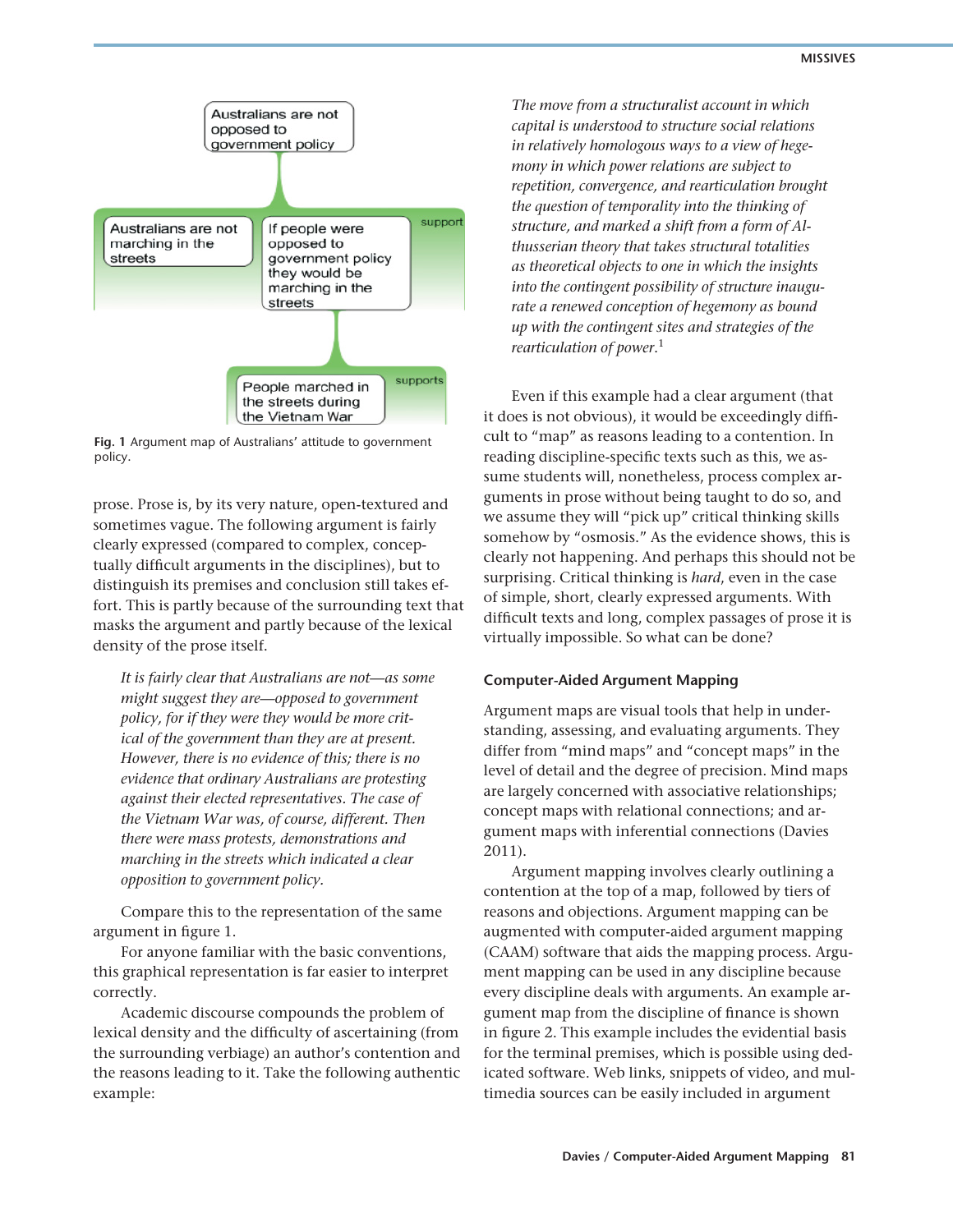

**ABC** news online

**Fig. 2** Example of an argument map from the field of finance. Source: <http://www.austhink.com>.

maps, making it a technology likely to appeal to the contemporary student.

#### **Empirical Support for CAAM**

The use of argument mapping tools in enhancing, retaining, and improving knowledge has empirical support. Evidence from the cognitive sciences shows that visual displays do enhance learning (Winn 1991; Vekiri 2002). Argument maps allow the separate encoding of information in memory in visual as well as propositional form, a phenomenon called "conjoint retention" or "dual coding" (Paivio 1983; Kulhavy, Lee, and Caterino 1985; Schwartz 1988). In simple terms, processing information verbally as well as pictorially helps learning by virtue of using more than one modality. This obviates the objection that some learners navigate space best in verbal rather than visual form. Argument mapping employs both verbal and visual modalities. This makes it a method of learning that appeals to both kinds of learner.

Map-making also helps us to avoid the problem of "cognitive overload" (van Gelder, Bissett, and Cumming 2004). This is intuitively plausible outside of the educational context as well. Faced with having to travel, for example, from St. Paul's Cathedral to the Museum of London, most people would find that information on a map is easier to process than a long list of complex verbal or written descriptions. The human brain cannot easily cope with excessive information, and that is why maps are useful. Yet, oddly, despite the fact that arguments (i.e., propositions for and against contentions) are the common currency of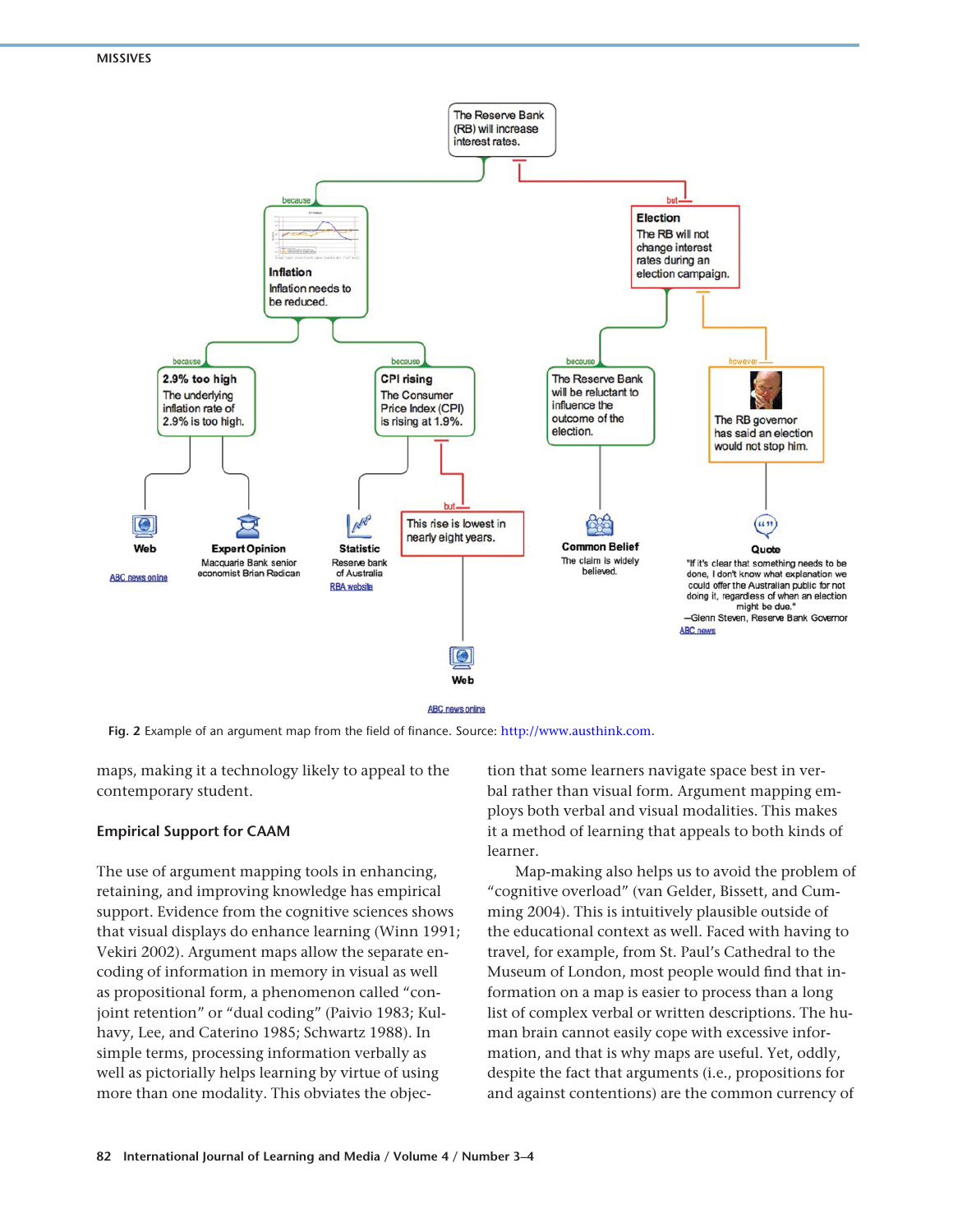academic discussion in all disciplines, argument maps are seldom used in higher education in presenting complex information.

A number of published studies demonstrate empirical support for the use of CAAM in improving critical thinking skills. One study showed that onesubject CAAM-based interventions over a 12-week period achieved a gain in critical thinking abilities of 0.8 SD as measured by pre- and post-test results in the California Critical Thinking Skills Test (CCTST). This is roughly similar to a shift from the 50th to the 79th percentile and is equivalent to the gains usually achieved in three or four years of an undergraduate degree (van Gelder, Bissett, and Cumming 2004). This CAAM intervention was extensive and involved weekly expert-led lectures on critical thinking and weekly class-based activities involving argument mapping in tutorials. Similar improvements have been found in other studies (Twardy 2004; Butchart et al. 2009). In Twardy's study, the gains were 90 percent of those in van Gelder and colleagues' study under the same conditions, even after controlling for the "teacher effect" and substituting an "inexperienced postdoc" (one who was unused to argument mapping) to teach the class. In the Monash study, the influence of computer-based feedback in an argument mapping class was trialled over a semester involving weekly 30– 40 minute class-based tutorials with regular exercises involving CAAM. The study found a CCTST effect size of 0.45 SD and a 14 percent average improvement in critical thinking skills. Harrell has also found strong gains, especially in students who start out weaker in critical thinking (Harrell 2011). In another study, as little as one hour of instruction in CAAM appeared to yield a modest improvement in critical thinking skills (Carrington et al. 2011). (For a detailed summary of these studies, see Davies 2012, 2013.)

Van Gelder recently conducted a meta-analysis of all extant published studies on argument mapping and concluded that (1) argument mapping appears to improve critical thinking; (2) it is more effective than other kinds of critical thinking instruction; and (3) its benefits are dependent on the amount or intensity of argument mapping instruction received (van Gelder, forthcoming).

Data emerging from these studies are uniform in showing an improvement in critical thinking skills in using CAAM; however, the effect size differs depending on the nature, type, and extent of the trials. Argument mapping can be taught effectively without computer assistance (i.e., with pen and paper) as Harrell (2008) found. The mapping software itself is incidental and merely assists in doing something that was previously done by hand. Using software, however, may enhance other aspects of learning, not least of which is student engagement. This is no small thing in the contemporary university, with technologically savvy students who are easily bored with conventional teaching techniques (i.e., lectures, or teacher-centered learning).

#### **Conclusion**

This paper suggests sound reasons for making argument mapping a more established part of the curriculum. Argument mapping need not involve the use of computer software dedicated to the purpose, though the use of such software can make for more engaging and interesting classroom activities. Assessment regimes might—as a matter of course—include mapping of arguments (preparatory to a major piece of written work, for example). The inclusion of argument mapping in this way has few apparent disadvantages and many possible advantages. One is that it might allow lecturers to assess students' arguments prior to submission, help students to refine their critical thinking skills, and assist students in producing better, more well-argued written work. Given the documented advantages of argument mapping—and the apparent failure of tertiary institutions to impart critical thinking skills—its inclusion in the curriculum seems to be an appropriate course of action for educational institutions in the 21st century.

#### **Note**

1. This case of impenetrable text was given first prize in the "Bad Writing Contest" conducted by the journal *Philosophy and Literature* in 2008. The example is from Judith Butler, professor of rhetoric and comparative literature at the University of California (Dutton 2011).

#### **References**

- Arum, R., and J. Roksa. 2011. *Academically adrift: Limited learning on college campuses*. Chicago: University of Chicago Press.
- Bednarz, T. F. 2012. Building critical thinking skills to enhance employee comprehension and decision making. *Leaders to Leader* [blog], April 19. [http://blog.majoriumbusinesspress.com/2012/04/19/](http://blog.majoriumbusinesspress.com/2012/04/19/building-critical-thinking-skills-to-enhance-employee-comprehension-and-decision-making/) [building-critical-thinking-skills-to-enhance-employee](http://blog.majoriumbusinesspress.com/2012/04/19/building-critical-thinking-skills-to-enhance-employee-comprehension-and-decision-making/) [-comprehension-and-decision-making/](http://blog.majoriumbusinesspress.com/2012/04/19/building-critical-thinking-skills-to-enhance-employee-comprehension-and-decision-making/) (accessed April 16, 2014).